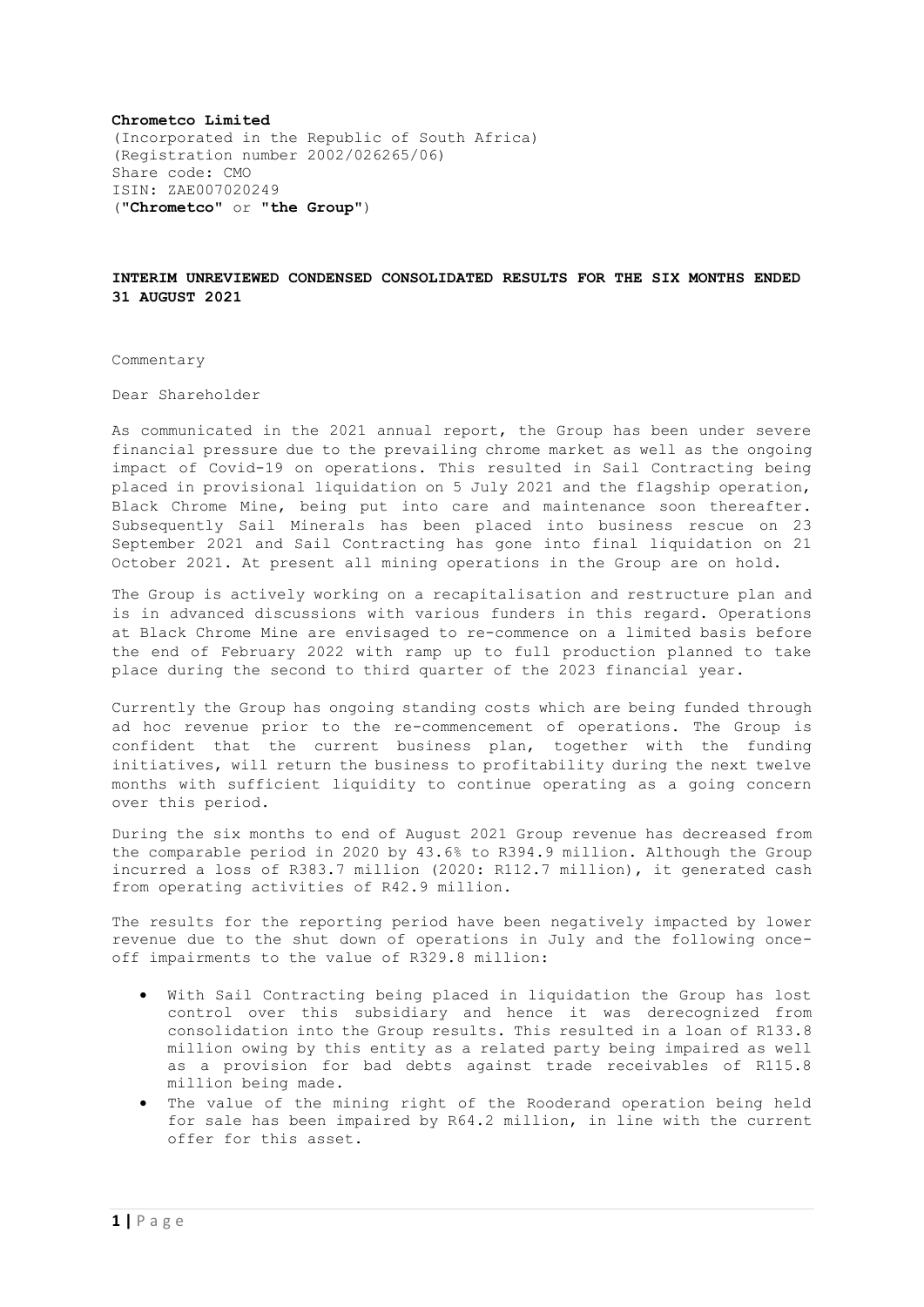• The R25.9 million loan owing by a related party, Onicastar (Pty) Ltd, has been impaired by R15.9 million, based on the realistic fair value to be received for this loan based on the contractual agreement.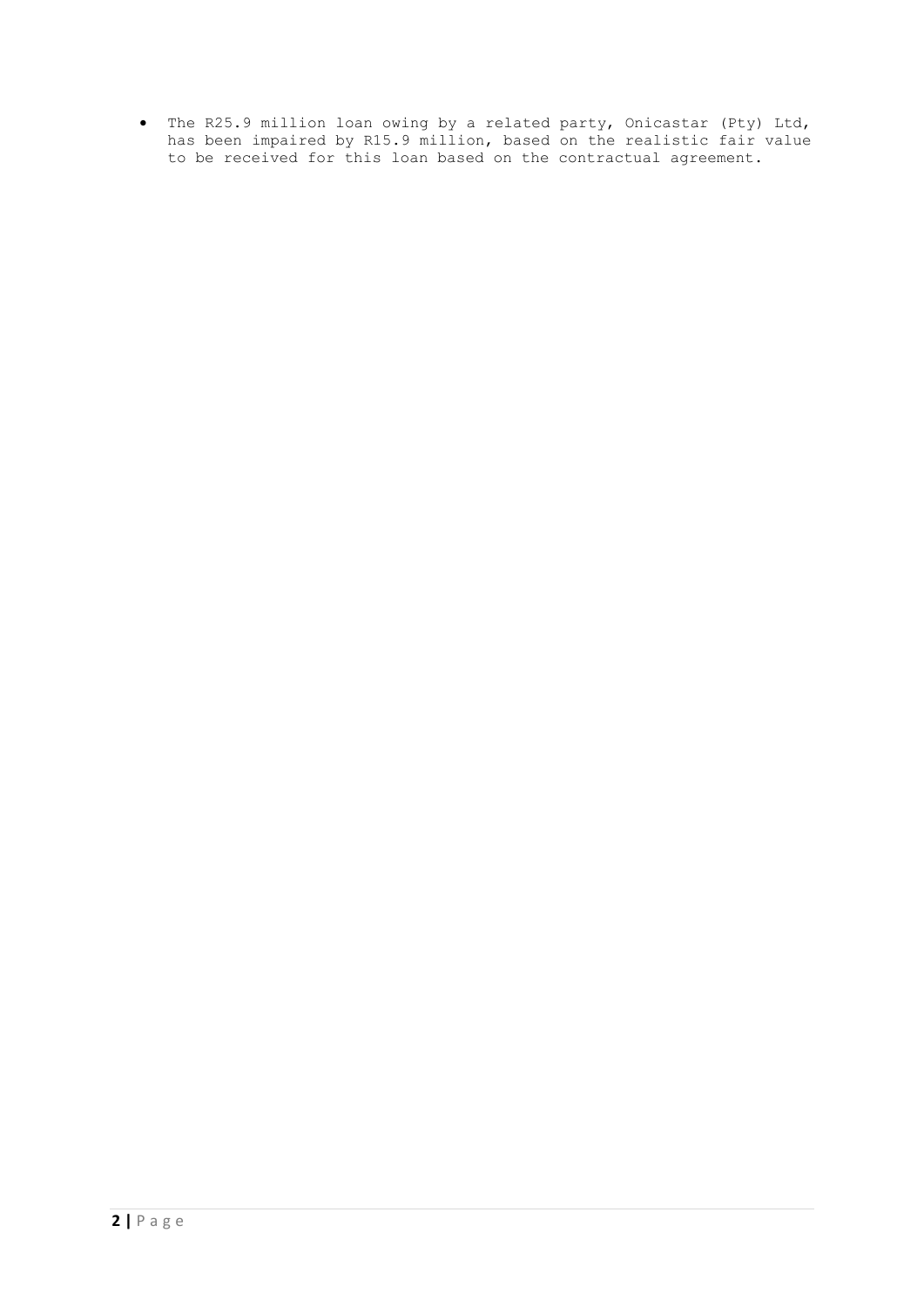# Condensed consolidated statement of financial position

|                                                        |   | Unreviewed<br>as at 31<br>Aug 2021 | Unreviewed as<br>at 31 Aug 2020 | Audited as<br>at 28 Feb<br>2021 |
|--------------------------------------------------------|---|------------------------------------|---------------------------------|---------------------------------|
|                                                        |   | R'000                              | R'000                           | R'000                           |
| ASSETS                                                 |   |                                    |                                 |                                 |
| Non-current assets                                     |   | 911,015                            | 1, 214, 422                     | 1, 147, 610                     |
| Tangible assets                                        | 6 | 816,752                            | 1,147,785                       | 1,081,383                       |
| Other financial assets                                 |   | 18,002                             | 38,686                          | 34,712                          |
| Deferred taxation asset                                |   | 62,592                             | 13,905                          | 15,533                          |
| Environmental rehabilitation<br>obligation investments |   | 13,669                             | 14,046                          | 15,982                          |
| Current assets                                         |   | 292,222                            | 622,153                         | 453,808                         |
| Trade and other receivables                            |   | 80,986                             | 144,198                         | 109,761                         |
| Inventory                                              |   | 131, 413                           | 323,053                         | 202,235                         |
| Cash and cash equivalents                              |   | 4,035                              | 14,801                          | 1,786                           |
| Non-current assets held-for-sale                       | 7 | 75,788                             | 140,101                         | 140,026                         |
| Total assets                                           |   | 1,203,237                          | 1,836,575                       | 1,601,418                       |
| EQUITY AND LIABILITIES                                 |   |                                    |                                 |                                 |
| Capital and reserves                                   |   | (144, 046)                         | 336,808                         | 185,049                         |
| Stated capital                                         |   | 388,512                            | 388,512                         | 388,512                         |
| Accumulated losses                                     |   | (403, 941)                         | (193, 947)                      | (227, 747)                      |
| Attributable to equity owners of<br>the parent         |   | (15, 429)                          | 194,565                         | 160,765                         |
| Non-controlling interest                               |   | (128, 617)                         | 142,243                         | 24,284                          |
| Non-current liabilities                                |   | 132,750                            | 262,264                         | 422,262                         |
| Deferred taxation liability                            |   |                                    | 33,986                          | 1,616                           |
| Borrowings                                             | 8 | 85,757                             | 110,768                         | 114,304                         |
| Other financial liabilities                            |   |                                    | 39,978                          | 230,000                         |
| Lease liability                                        | 9 | 19,738                             | 54,158                          | 50, 362                         |
| Environmental rehabilitation provision                 |   | 27,255                             | 23,374                          | 25,980                          |
| Current liabilities                                    |   | 1,214,533                          | 1,237,503                       | 994,107                         |
| Trade and other payables                               |   | 474,232                            | 658,318                         | 475,728                         |
| Structured finance facility                            |   | 332,357                            | 421,368                         | 357,030                         |
| Borrowings                                             | 8 | 38,772                             | 32,361                          | 19,868                          |
| Lease liability                                        | 9 | 59,618                             | 85,833                          | 71,911                          |
| Other financial liabilities                            |   | 273,770                            | 4,522                           | 34,026                          |
| Non-current liabilities held-for-sale                  | 7 | 35,784                             | 35,101                          | 35,544                          |
| Total equity and liabilities                           |   | 1,203,237                          | 1,836,575                       | 1,601,418                       |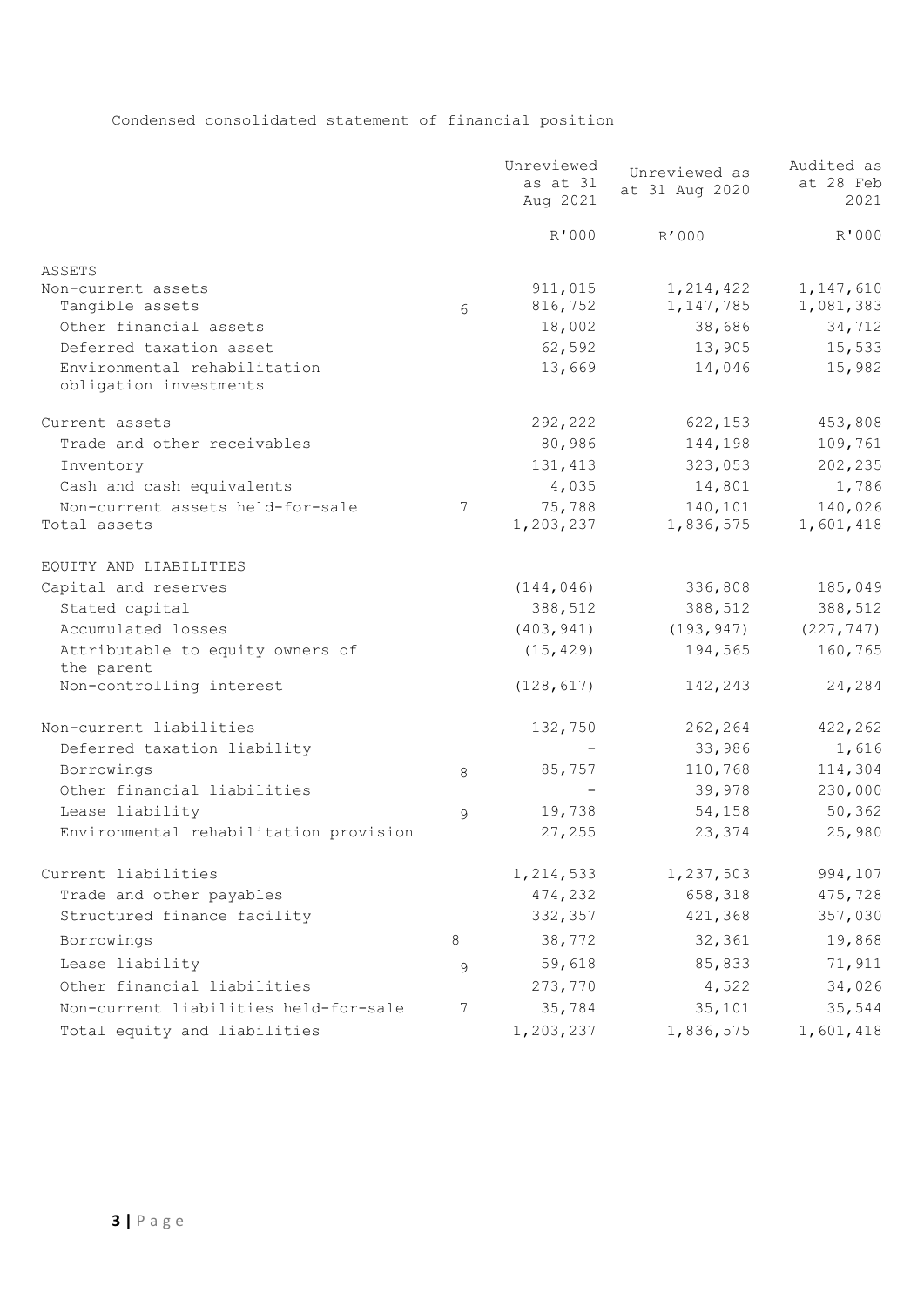Condensed consolidated statement of comprehensive income

|                                                         |    | as at 31<br>Aug 2021 | Unreviewed Unreviewed as at 31<br>Aug 2020 | Audited as<br>at 28 Feb<br>2021 |
|---------------------------------------------------------|----|----------------------|--------------------------------------------|---------------------------------|
|                                                         |    | R'000                | R'000                                      | R'000                           |
| Revenue                                                 | 10 | 394,908              | 699,739                                    | 1,422,779                       |
| Cost of sales                                           |    | (488, 169)           | (693, 367)                                 | (1, 533, 118)                   |
| Gross profit                                            |    | (93, 261)            | 6,372                                      | (110, 339)                      |
| Depreciation and amortisation                           |    | (60, 313)            | (79, 174)                                  | (158, 498)                      |
| Other income                                            | 11 | 134,829              | 7,102                                      | 99,489                          |
| Other expenses                                          | 12 | (139, 614)           | (27, 940)                                  | (36, 230)                       |
| Salaries                                                |    | (11, 972)            | (21, 852)                                  | (38, 778)                       |
| Professional fees                                       |    | (8, 294)             | (16, 302)                                  | (25, 563)                       |
| Maintenance expenses                                    |    | (220)                | (190)                                      | (519)                           |
| Impairments                                             | 13 | (216, 691)           | (2,056)                                    | (9, 165)                        |
| Investment income                                       |    | 3,013                | 1,422                                      | 9,850                           |
| Finance Charges                                         |    | (37, 710)            | (21, 544)                                  | (70, 042)                       |
| Loss before tax                                         |    | (430, 533)           | (154, 162)                                 | (339, 795)                      |
| Taxation                                                |    | 46,770               | 41,397                                     | 87,120                          |
| Loss for the year                                       |    | (383, 763)           | (112, 765)                                 | (252, 675)                      |
| Other comprehensive income                              |    |                      |                                            |                                 |
| Total comprehensive loss for the year                   |    | (383, 763)           | (112, 765)                                 | (252, 675)                      |
| Attributable to:                                        |    |                      |                                            |                                 |
| Owners of the parent                                    |    | (176, 308)           | (75, 753)                                  | (97, 702)                       |
| Non-controlling interest                                |    | (207, 455)           | (37, 015)                                  | (154, 973)                      |
| Basic loss per share (cents)                            |    | (6.93)               | (2.98)                                     | (3.84)                          |
| Diluted loss per share (cents)                          |    | (6.93)               | (2.98)                                     | (3.84)                          |
| Headline and diluted headline loss per<br>share (cents) | 14 | (2.02)               | (2.95)                                     | (3.58)                          |

 $\overline{\phantom{a}}$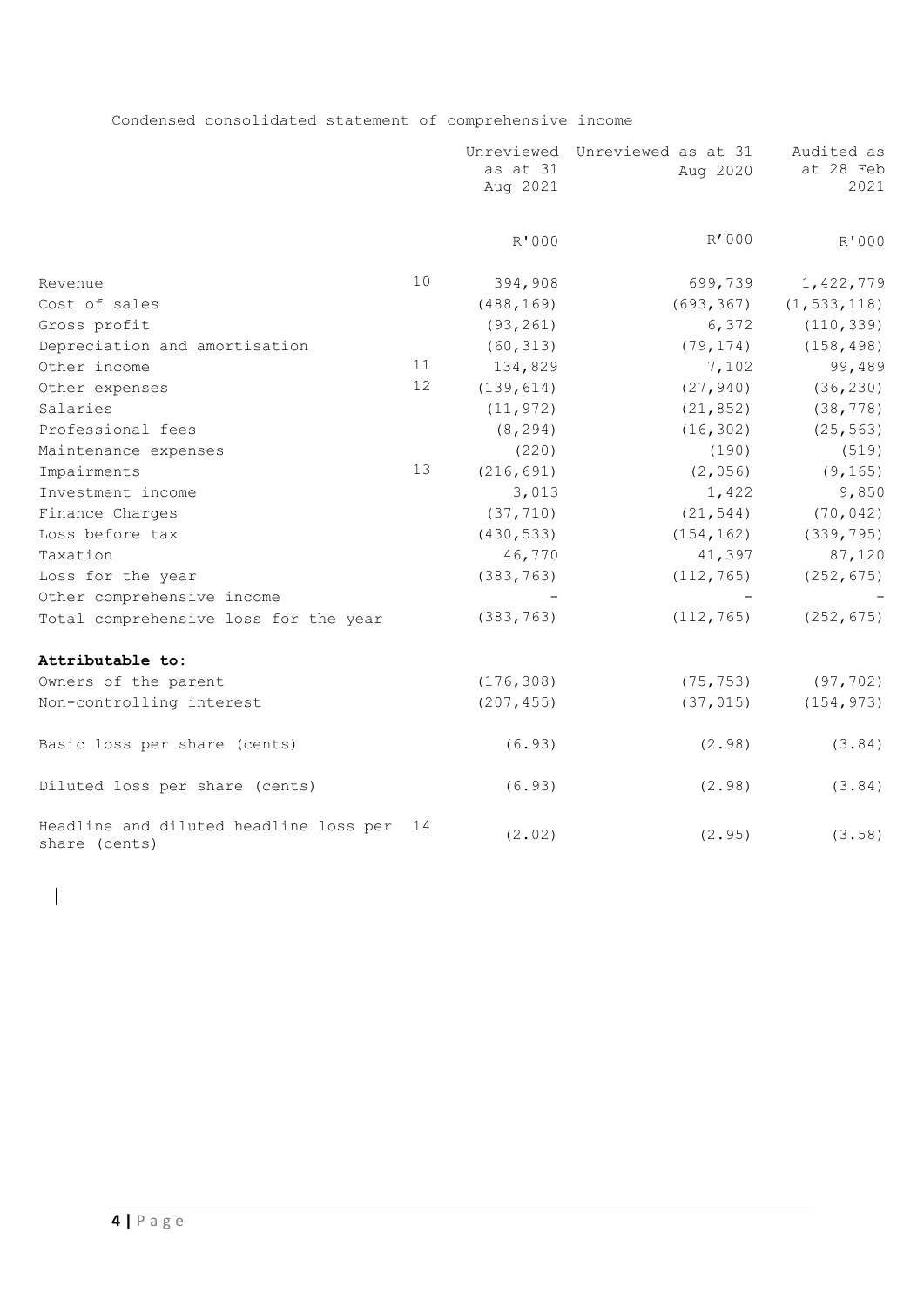Condensed consolidated statement of cash flows

|                                                                              | Unreviewed<br>Aug 2021 | Unreviewed<br>as at 31 as at 31 Aug<br>2020 | Audited<br>as at 28<br>Feb 2021 |
|------------------------------------------------------------------------------|------------------------|---------------------------------------------|---------------------------------|
|                                                                              | R'000                  | R'000                                       | R'000                           |
| Cash flows from operating<br>activities                                      |                        |                                             |                                 |
| Cash generated by operations and<br>exploration activities                   | 42,915                 | 93,238                                      | 126,145                         |
| Operating loss before working capital<br>changes                             | (36, 971)              | (6, 780)                                    | (168, 871)                      |
| Working capital changes                                                      | 79,886                 | 100,018                                     | 295,016                         |
| Interest received                                                            |                        | 33                                          |                                 |
| Finance cost                                                                 | (12, 173)              | (6, 164)                                    | (15, 121)                       |
| Tax paid                                                                     |                        |                                             |                                 |
| Net inflow from operating activities                                         | 30,742                 | 87,107                                      | 111,024                         |
| Cash flows from investing activities                                         |                        |                                             |                                 |
| Property, plant and equipment<br>additions                                   | (6, 313)               | (45, 253)                                   | (104, 526)                      |
| Proceeds on disposal of property,<br>plant and equipment                     | 2,530                  | 2,476                                       | 67,656                          |
| Decrease / (increase) in<br>environmental rehabilitation<br>obligation funds | 2,636                  | (2, 702)                                    | (4, 298)                        |
| Loans repaid / (funded)                                                      | 710                    | (4, 571)                                    | (597)                           |
| Net cash outflows from investing<br>activities                               | (437)                  | (50, 050)                                   | (41, 765)                       |
| Cash flows from financing activities                                         |                        |                                             |                                 |
| Finance lease payments                                                       | (32, 717)              | (43, 123)                                   | (100, 242)                      |
| Loans received                                                               | 8,180                  |                                             | 28,126                          |
| Repayment of borrowings                                                      | (3, 448)               | (9,097)                                     | (10, 961)                       |
| Settlement of other financial<br>liabilities                                 |                        |                                             | (104)                           |
| Borrowings obtained                                                          |                        | 20,516                                      | 6,260                           |
| Net cash outflow from financing<br>activities                                | (27, 985)              | (31, 704)                                   | (76, 921)                       |
| Net increase/(decrease) in cash and                                          | 2,320                  | 5,353                                       | (7, 622)                        |
| cash equivalents<br>Cash and cash equivalents at                             | 1,786                  | 9,448                                       | 9,448                           |
| beginning of year<br>Net cash movement on derecognition of<br>subsidiary     | (70)                   |                                             |                                 |
| Cash and cash equivalents at end of<br>year                                  | 4,036                  | 14,801                                      | 1,786                           |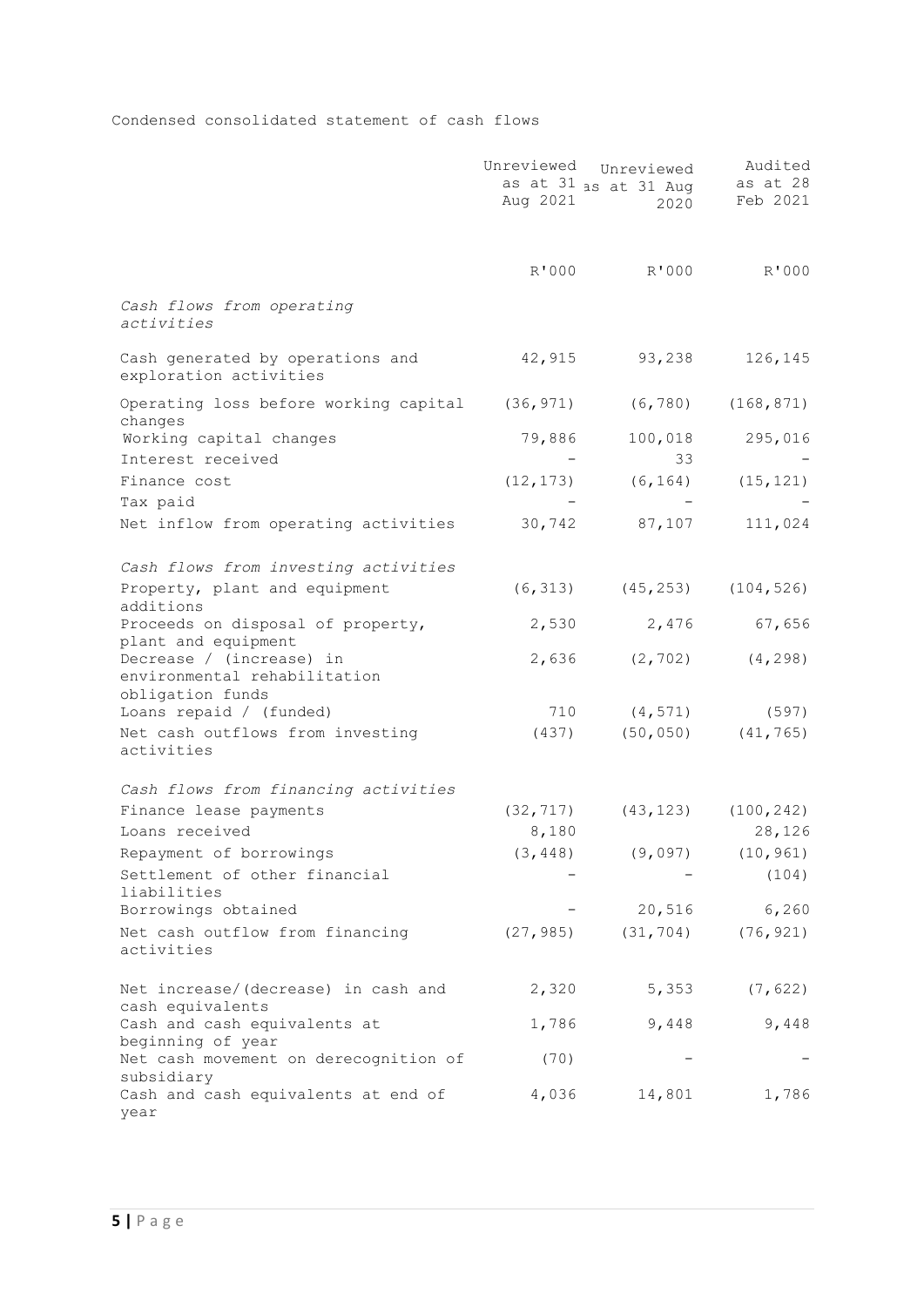# Condensed consolidated statement of changes in equity

|                                                                    | Stated<br>Capital | loss)/ retained<br>earnings | (Accumulated Non-Controlling<br>Interest | Total                     |
|--------------------------------------------------------------------|-------------------|-----------------------------|------------------------------------------|---------------------------|
|                                                                    | R'000             | R'000                       | R'000                                    | R'000                     |
| Balance at 1 March<br>2020                                         | 388,512           | (130, 041)                  | 179,256                                  | 437,727                   |
| Non-controlling<br>interest share of<br>loss for the six<br>months |                   |                             | (37, 015)                                | (37, 015)                 |
| Total<br>comprehensive loss<br>for the six months                  |                   | (75, 753)                   |                                          | (75, 753)                 |
| Balance at 31<br>August 2020                                       | 388,512           | (205, 794)                  | 142,241                                  | 324,959                   |
| Non-controlling<br>interest<br>share of loss for<br>the six months |                   |                             |                                          | $(117, 958)$ $(117, 958)$ |
| Total<br>comprehensive loss<br>for the six months                  |                   | (21, 949)                   |                                          | (21, 949)                 |
| Balance at 28<br>February 2021                                     | 388,512           | (227, 747)                  | 24,284                                   | 185,049                   |
| Non-controlling<br>interest<br>share of loss for<br>the six months |                   |                             |                                          | $(207, 455)$ $(207, 455)$ |
| Total<br>comprehensive loss<br>for the six months                  |                   | (176, 308)                  |                                          | (176, 308)                |
| Derecognition of<br>subsidiary                                     |                   | 114                         | 54,555                                   | 54,669                    |
| Balance at 31<br>August 2021                                       | 388,512           | (403, 941)                  | (128, 616)                               | (144, 045)                |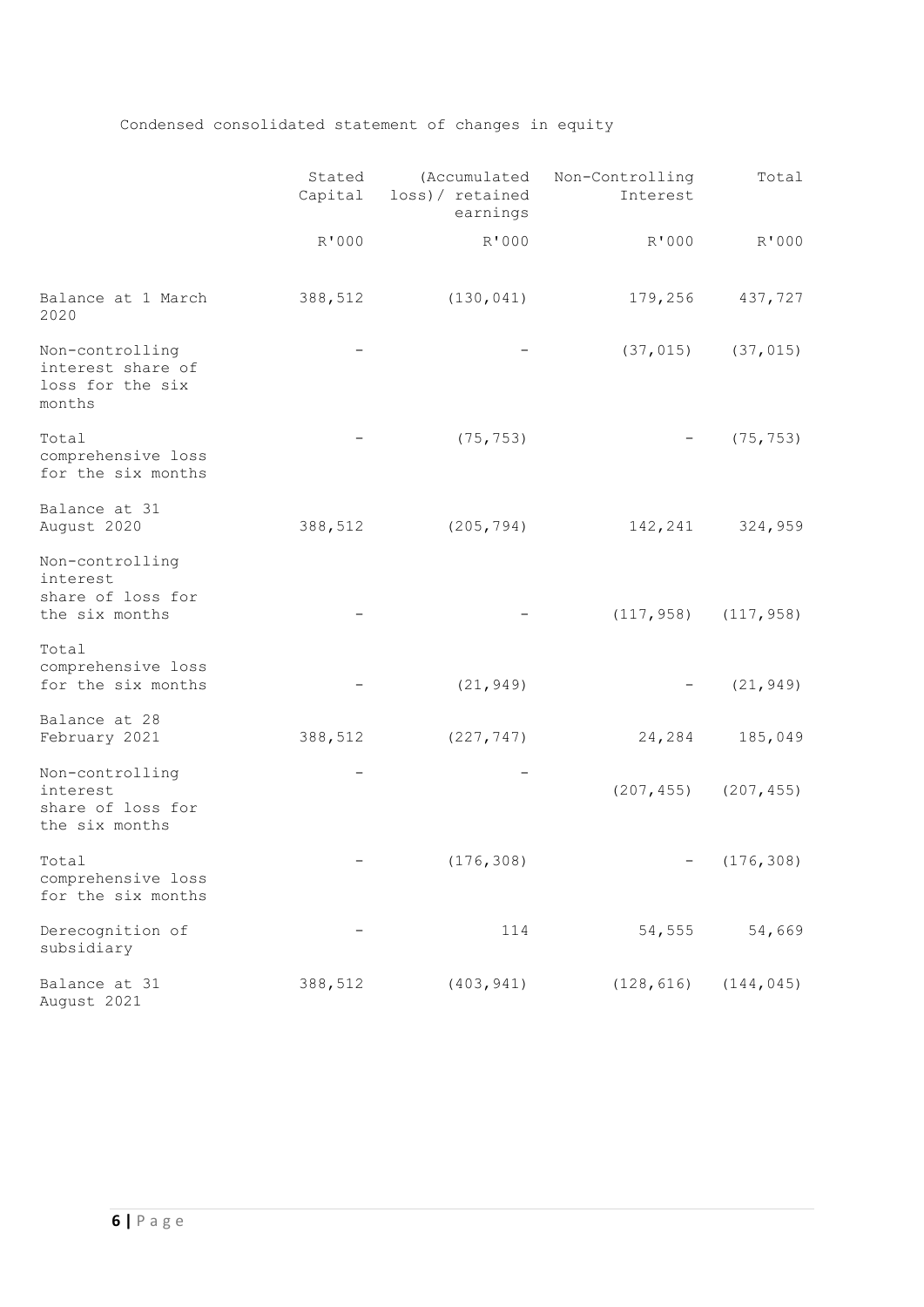1. Nature of business The Group is a mining and exploration Group, which focuses on Chrome mining and processing in South Africa.

2. The unreviewed interim condensed consolidated financial statements for the six months ended 31 August 2021 have been prepared by the Group's financial reporting team, supervised by Chrometco's Interim Chief Financial Officer, Mr. Tjaart van der Walt CA(SA) and approved by Chrometco's board of directors.

## 3. Basis of preparation

The unreviewed interim condensed consolidated financial statements for the six months ended 31 August 2021 have been prepared in accordance with the framework concepts and the recognition and measurement criteria of International Financial Reporting Standards ("IFRS") as issued by the International Accounting Standards Board, the SAICA Financial Reporting Guides as issued by the Accounting Practices Committee, contains as a minimum information required by IAS 34 – Interim Financial Reporting, the Financial Pronouncements as issued by the Financial Reporting Standards Council, the JSE Limited Listings Requirements and the South African Companies Act, 71 of 2008, as amended.

The accounting policies and methods of computation applied in the preparation of the condensed consolidated financial statements are in terms of IFRS and are consistent with those applied in the previous consolidated annual financial statements.

There were no new accounting standards which came into effect for the period ended 31 August 2021.

#### 4. Unreviewed and unaudited

These interim condensed consolidated financial statements for the six months ended 31 August 2021, are unreviewed and unaudited.

#### 5. Going concern

The interim condensed consolidated financial statements have been prepared on the basis of accounting policies applicable to a going concern. This basis presumes that funds will be available to finance future operations and that the realisation of assets and settlement of liabilities, contingent obligations and commitments will occur in the ordinary course of business.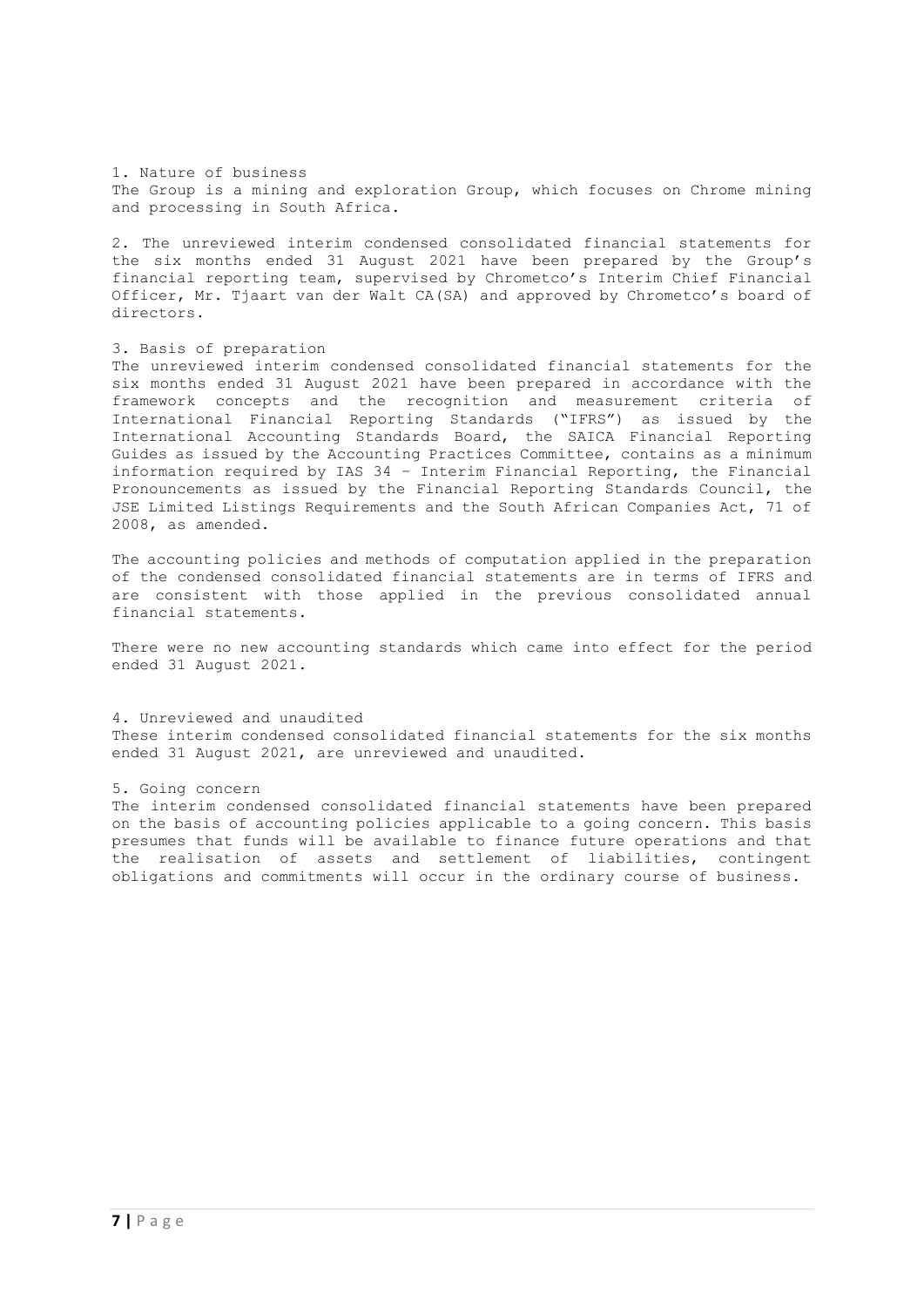## 6. Tangible assets

|                                                      | Mining<br>Assets | Mobile<br>Mining<br>Vehicles | Other     | Total      |
|------------------------------------------------------|------------------|------------------------------|-----------|------------|
| Cost                                                 | 1,332,063        | 238,016                      | 43,826    | 1,613,905  |
| Accumulated<br>depreciation                          | (354, 045)       | (150, 573)                   | (27, 904) | (532, 522) |
| Carrying amount 28<br>February 2021                  | 978,018          | 87,443                       | 15,922    | 1,081,383  |
| Additions                                            | 16,962           |                              | 111       | 17,073     |
| Disposals                                            | (2, 234)         | (22, 918)                    | (9)       | (25, 161)  |
| Effect of<br>modification to<br>lease term -         | (7, 657)         |                              |           | (7, 657)   |
| right-of-use asset<br>Derecognition of<br>subsidiary | (182, 831)       | (2, 330)                     | (3, 111)  | (188, 272) |
| Depreciation                                         | (36, 225)        | (21, 569)                    | (2, 818)  | (60, 613)  |
| Cost                                                 | 1,132,835        | 201,571                      | 37,621    | 1,372,027  |
| Accumulated<br>depreciation                          | (366, 803)       | (160, 945)                   | (27, 527) | (555, 275) |
| Carrying amount 31<br>August 2021                    | 766,032          | 40,626                       | 10,094    | 816,752    |

7. Non-current assets held-forsale

The following assets are included in the disposal Group held-for-sale:

|                                            | as at 31<br>August<br>2021 | Unreviewed Unreviewed as<br>at 31 Aug<br>2020 | Audited as at<br>28 February 2021 |
|--------------------------------------------|----------------------------|-----------------------------------------------|-----------------------------------|
|                                            | R'000                      | R'000                                         | R'000                             |
| Assets included                            |                            |                                               |                                   |
| Non-current assets                         | 75,788                     | 140,101                                       | 140,026                           |
| Net intangible assets                      | 75,788                     | 140,101                                       | 140,026                           |
| Intangible assets                          | 145,088                    | 145,163                                       | 145,088                           |
| Impairment                                 | (69, 300)                  | (5,062)                                       | (5,062)                           |
| Liabilities included                       |                            |                                               |                                   |
| Non-current liabilities                    | 35,784                     | 35,101                                        | 35,444                            |
| Deferred tax                               | 29,965                     | 29,965                                        | 29,965                            |
| Environmental rehabilitation<br>obligation | 5,819                      | 5,078<br>58                                   | 5,521                             |
| Other                                      |                            |                                               | 58                                |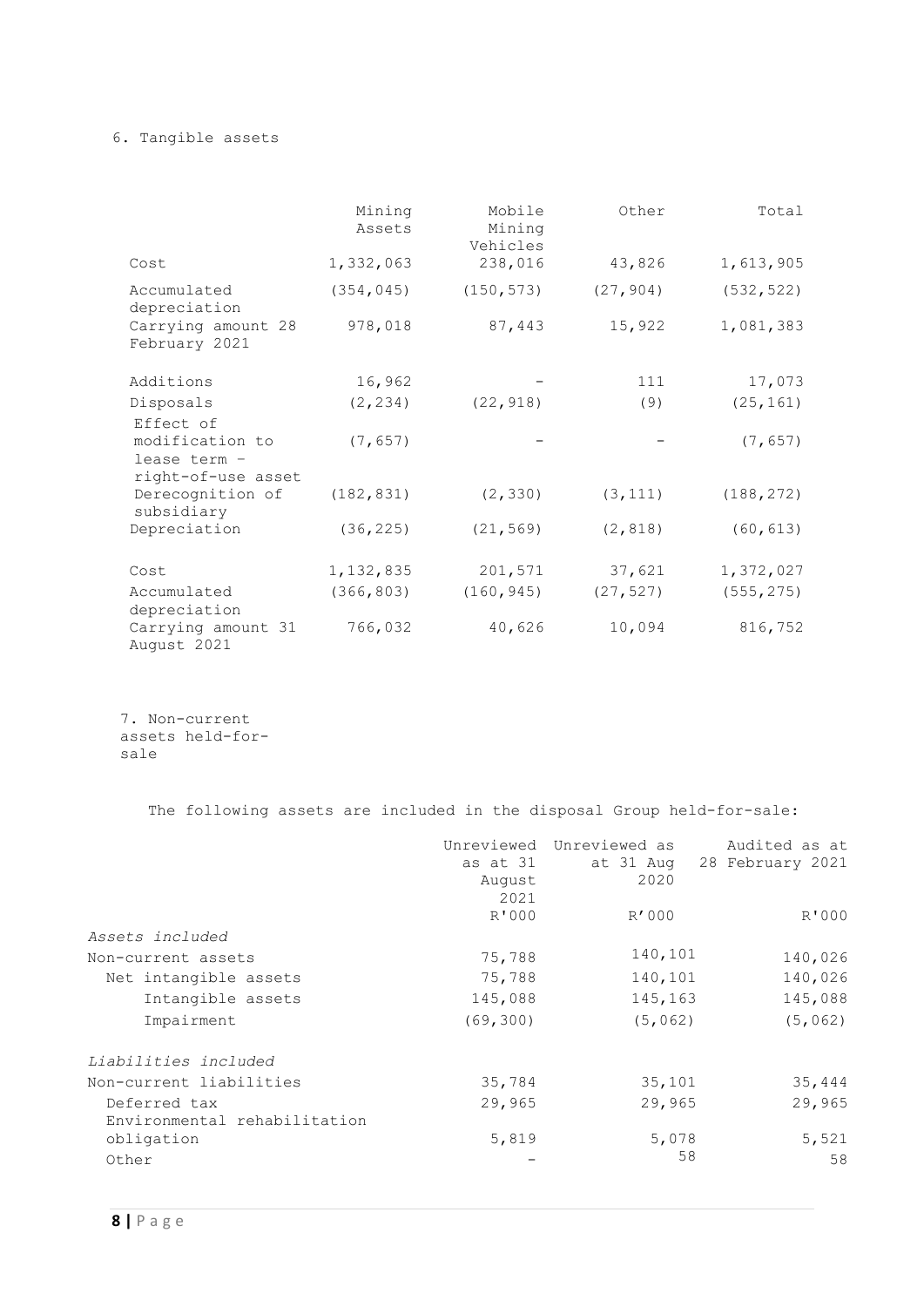8. Borrowings

Borrowings roll forward

|                                       | Unreviewed<br>as at 31<br>Aug 2021 | Unreviewed<br>as at 31<br>Aug 2020 | Audited as<br>at 28 Feb<br>2021 |
|---------------------------------------|------------------------------------|------------------------------------|---------------------------------|
|                                       | R'000                              | R'000                              | R'000                           |
| Opening balance:                      | 134,171                            | 124,633                            | 124,633                         |
| Interest incurred                     | 6,566                              | 7,105                              | 14,239                          |
| Repayments                            | (3, 627)                           | (9,097)                            | (10, 961)                       |
| Loans obtained                        |                                    | 20,488                             | 6,260                           |
| Derecognition of subsidiary           | (12, 761)                          |                                    |                                 |
| Transferred to other financial assets | 180                                |                                    |                                 |
| Closing Balance                       | 124,529                            | 143,129                            | 134,172                         |
| - Non-current                         | 85,757                             | 110,768                            | 114,304                         |
| - Current                             | 38,772                             | 32,361                             | 19,868                          |

## 9. Leases

The Group leases certain of its mining equipment and mining vehicles under finance leases.

The interest rate underlying all obligations under finance leases are fixed at the beginning of the respective contracts dates and range from prime rate plus 1.01% to 13.34%.

There are no contingent payables on these leases. The lease contracts do not allow for the resale or subleasing of the assets while there are amounts outstanding on the lease agreement. There are no restrictions on the use of the leased assets.

Assets which are subject to lease liabilities are held as collateral to the lessor. The total assets which are subject to lease have a cost of R184.6 million (28 February 2021: R234.6 million) and have a carrying value of R125.4 million (28 February 2021: R174.7 million.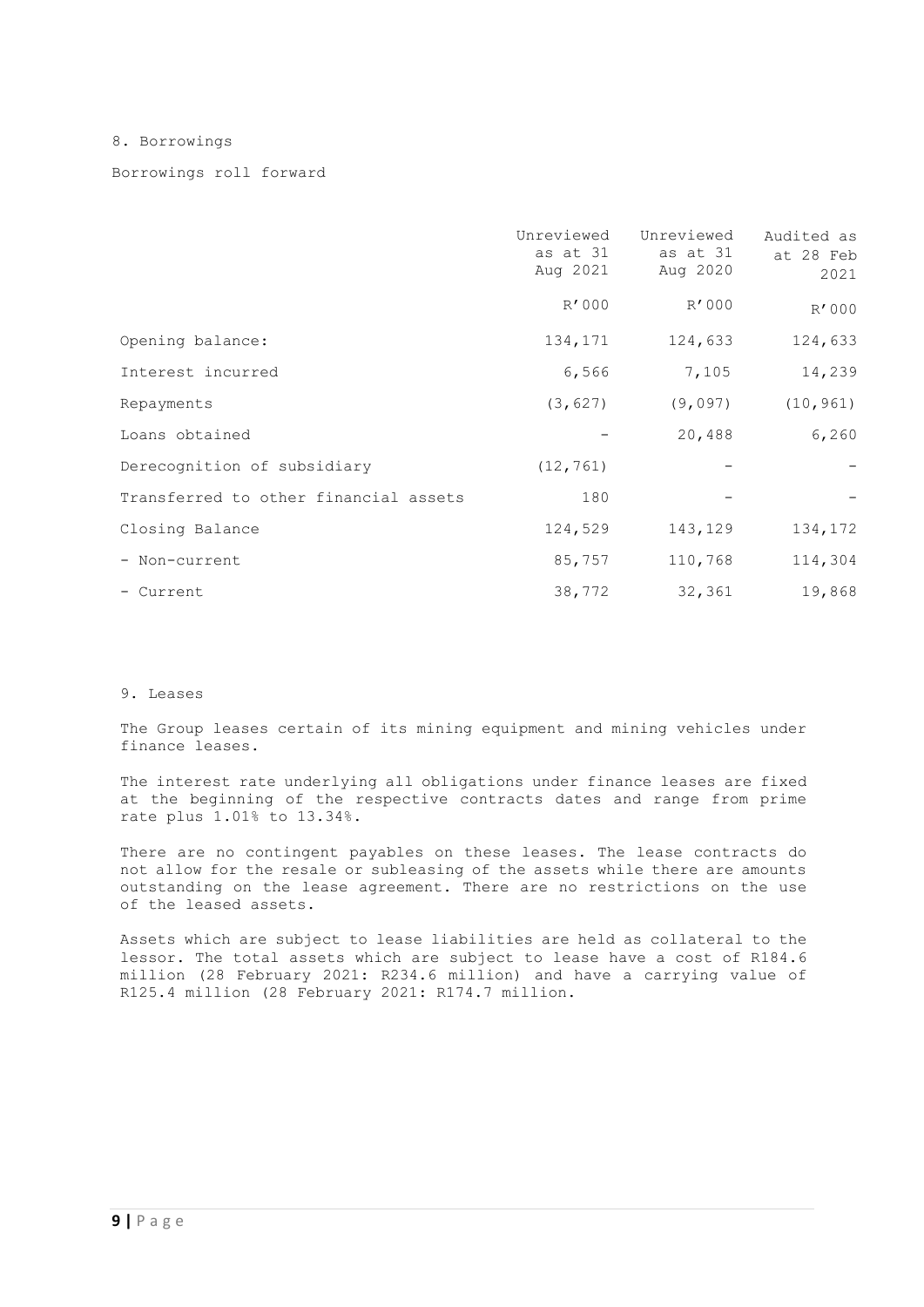## 10. Revenue

Disaggregation of revenue:

|                            | at 31 Aug 2021<br>R'000 | Unreviewed as Unreviewed as at Audited as at 28<br>31 Aug 2020<br>R'000 | Feb 2021<br>R'000   |
|----------------------------|-------------------------|-------------------------------------------------------------------------|---------------------|
| Export sales               | 326,104                 | 699,739                                                                 | 1,370,384           |
| Local sales<br>Total sales | 68,804<br>394,908       | 699,739                                                                 | 52,395<br>1,422,779 |

11. Other income

|                                          | Unreviewed as<br>at 31 Aug 2021<br>R'000 | Unreviewed as at Audited as at<br>31 Aug 2020<br>R'000 | 28 Feb 2021<br>R'000 |
|------------------------------------------|------------------------------------------|--------------------------------------------------------|----------------------|
| Other income<br>include:                 |                                          |                                                        |                      |
| Foreign exchange<br>gains                | 40,505                                   |                                                        | 60,615               |
| Debt waiver related<br>party             | 92,743                                   |                                                        |                      |
| Discounting of<br>suppliers              |                                          |                                                        | 17,359               |
| Cost recovery -<br>legal                 |                                          |                                                        | 11,328               |
| UIF refunds<br>Other                     | 1,580                                    | 7,316<br>(214)                                         | 7,316<br>2,871       |
| 12. Other expenses                       |                                          |                                                        |                      |
|                                          | Unreviewed as<br>at 31 Aug 2021<br>R'000 | Unreviewed as at Audited as at<br>31 Aug 2020<br>R'000 | 28 Feb 2021<br>R'000 |
| Other expenses<br>include:               |                                          |                                                        |                      |
| Insurance<br>Travel and<br>accommodation | 4,363<br>620                             | 3,591<br>582                                           | 7,284<br>1,412       |
| Commission and bank<br>charges           | 2,419                                    | 2,881                                                  | 9,434                |

| charges             |         |        |       |
|---------------------|---------|--------|-------|
| Foreign exchange    |         | 17,304 |       |
| losses              |         |        |       |
| Computer expenses   | 1,161   | 1,708  | 3,403 |
| Disposal and        | 3,996   |        | 7,260 |
| scrapping of assets |         |        |       |
| Write-off diesel    | 6,493   | —      |       |
| levy claim          |         |        |       |
| Provision bad debts | 115,854 |        |       |
| Other               | 4,709   | 1,874  | 7,437 |
|                     |         |        |       |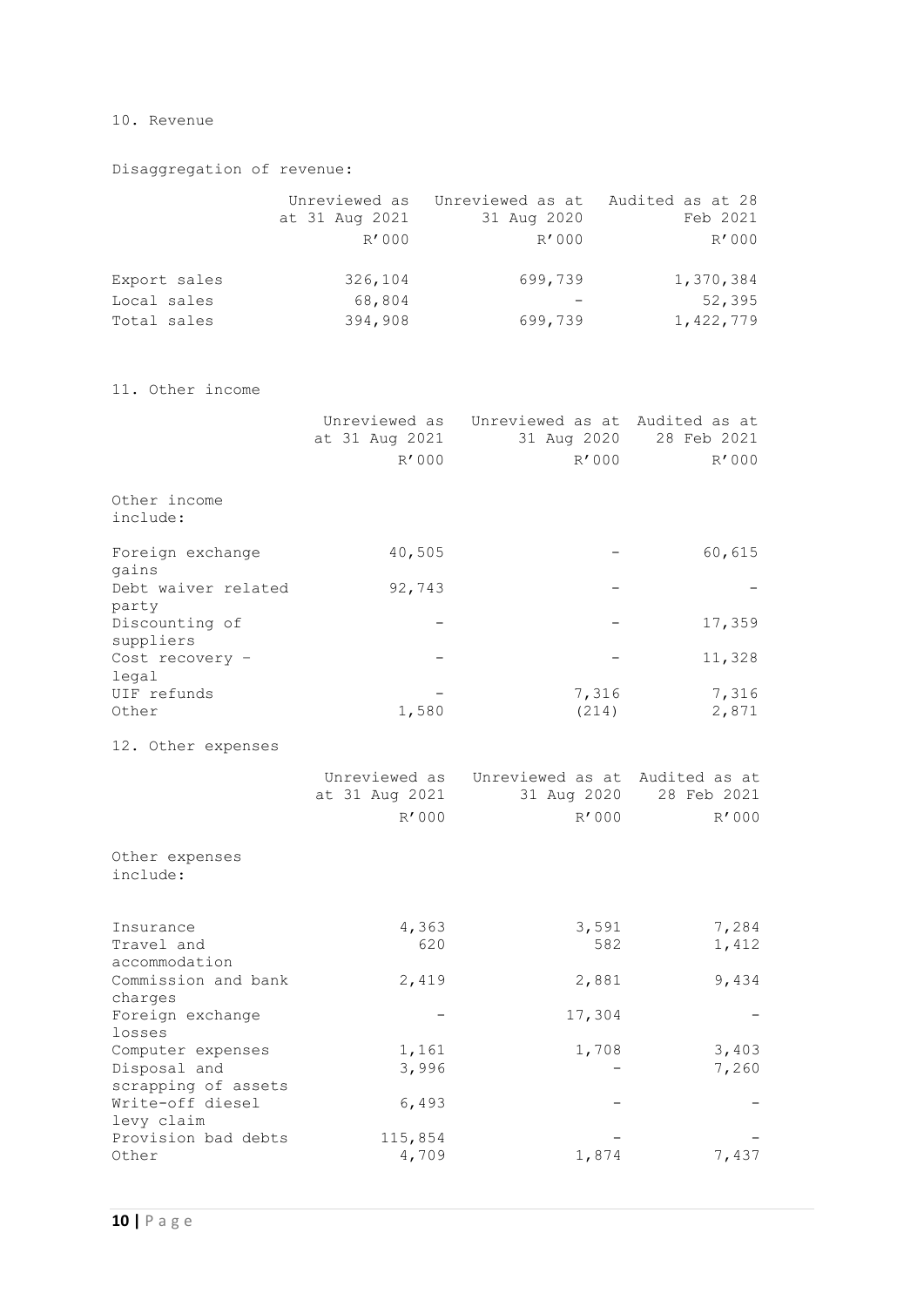13. Impairment

|                                        | 31 Aug 2021<br>R'000 | Unreviewed as at Unreviewed as at Audited as at 28<br>31 Aug 2020<br>R'000 | Feb 2021<br>R'000 |
|----------------------------------------|----------------------|----------------------------------------------------------------------------|-------------------|
| Other financial<br>assets              | 152,453              | 2,056                                                                      | 9,165             |
| Non-current<br>assets held for<br>sale | 64,238               |                                                                            |                   |

14. Headline loss per share and diluted headline loss per share

|                                                                          | as at 31 Aug<br>2021<br>R'000 | Unreviewed Unreviewed as at Audited as at 28<br>31 Aug 2020<br>R'000 | Feb 2021<br>R'000 |
|--------------------------------------------------------------------------|-------------------------------|----------------------------------------------------------------------|-------------------|
| Loss after taxation<br>attributable to<br>equity holders of the<br>Group | (176, 308)                    | (75, 753)                                                            | (97, 702)         |
| Impairment, net of<br>tax and non-<br>controlling interest               | 124,855                       | 741                                                                  | 6,599             |
| Headline loss                                                            | (51, 453)                     | (75, 012)                                                            | (91, 103)         |
| Weighted average<br>number of shares in<br>issue                         | 2,542,429                     | 2,542,429                                                            | 2,542,429         |
| Diluted weighted<br>average number of<br>shares in issue                 | 2,542,429                     | 2,542,429                                                            | 2,542,429         |
| Headline loss per<br>share (cents)                                       | (2.02)                        | (2.95)                                                               | (3.58)            |
| Diluted headline loss<br>per share (cents)                               | (2.02)                        | (2.95)                                                               | (3.58)            |

15. Derecognition of subsidiary

|                                               | 31 Aug 2021<br>R'000 | Unreviewed as at Unreviewed as at Audited as at 28<br>31 Aug 2020<br>R'000 | Feb 2021<br>R'000 |
|-----------------------------------------------|----------------------|----------------------------------------------------------------------------|-------------------|
| Net liabilities<br>Net equity<br>Group net    | (56, 415)<br>54,669  |                                                                            |                   |
| liability to<br>Sail Contracting<br>(Pty) Ltd | 1,747                |                                                                            |                   |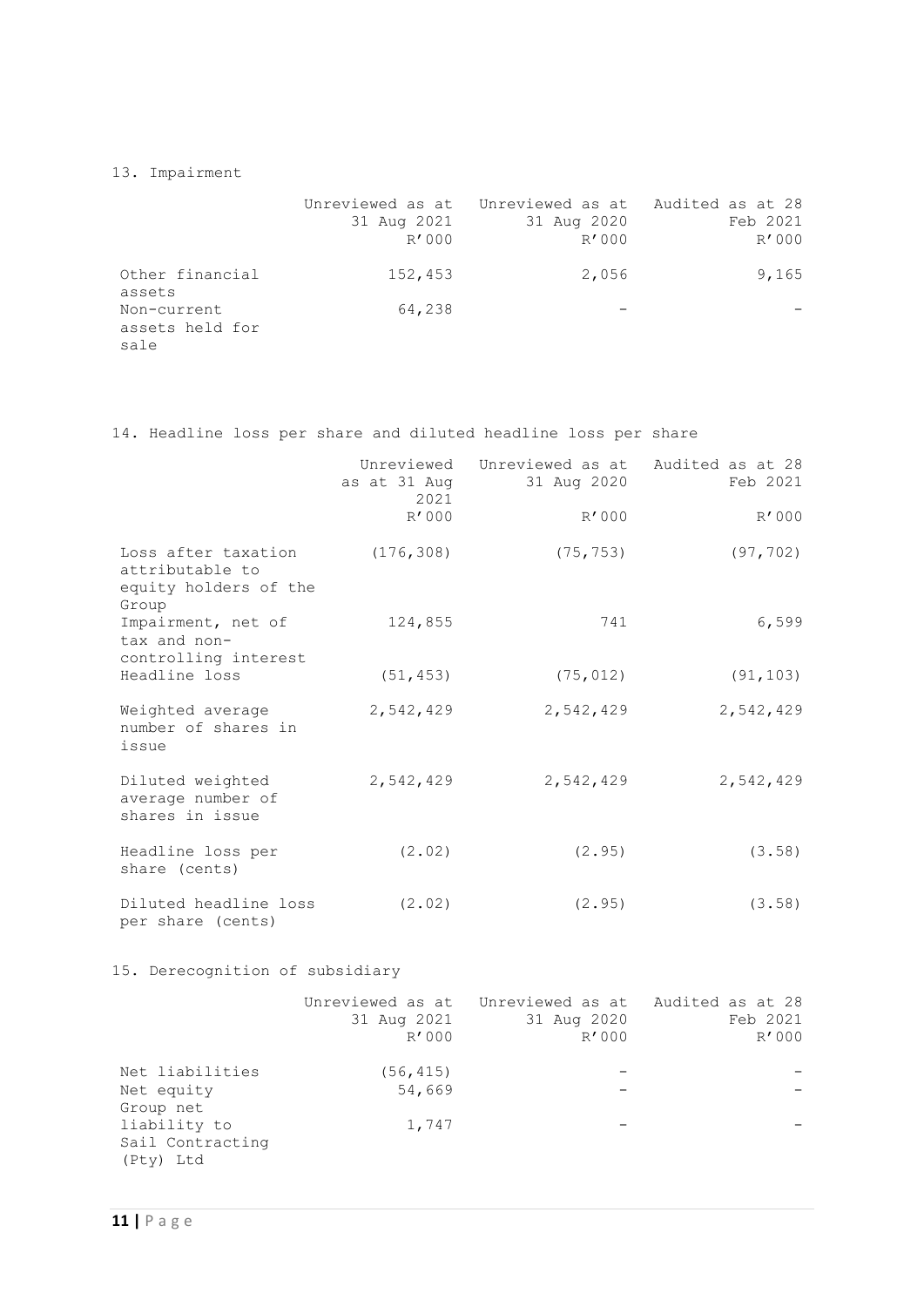## 16. Related party transactions

## 16.1 Related party transactions

|                                                  | Unreviewed           | Unreviewed Audited as |                            |
|--------------------------------------------------|----------------------|-----------------------|----------------------------|
|                                                  | is at 31 Aug<br>2021 | Aug 2020              | as at 31 at 28 Feb<br>2021 |
|                                                  |                      |                       |                            |
| Purchases from Phokathaba Platinum               | R'000                | R'000                 | R'000                      |
| (Pty) Ltd                                        | (17, 781)            |                       | (33, 022)                  |
| Sales to Sail International<br>Marketing Pte Ltd | 332,934              | 699,739               | 1,224,979                  |

| 16.2 Related party balances                                            |                                    |                                 |                                 |
|------------------------------------------------------------------------|------------------------------------|---------------------------------|---------------------------------|
|                                                                        | Unreviewed as<br>at 31 Aug<br>2021 | Unreviewed as at<br>31 Aug 2020 | Audited as<br>at 28 Feb<br>2021 |
|                                                                        | R'000                              | R'000                           | R'000                           |
| Loans receivable from related parties                                  |                                    |                                 |                                 |
| Onicastar (Pty) Ltd                                                    | 9,812                              | 25,783                          | 25,783                          |
| Sail Holdings (Pty) Ltd<br>Phokathaba Platinum (Pty)<br>Ltd            | 7,302                              | 11,132                          | 7,129<br>28                     |
| Sunninghill Offices<br>07<br>(Pty) Ltd                                 | 179                                |                                 |                                 |
| Total                                                                  | 17,293                             | 36,915                          | 32,940                          |
| Loans payable to related parties                                       |                                    |                                 |                                 |
| 25 Sunninghill Office Park<br>(Pty) Ltd                                |                                    | (8, 745)                        | (8, 930)                        |
| Sunninghill Offices 07<br>(Pty) Ltd                                    |                                    | (2, 867)                        | (2, 902)                        |
| Calculated Property<br>Investments (Pty) Ltd                           |                                    | (459)                           | (4, 036)                        |
| Phokathaba Platinum (Pty)                                              | (31, 144)                          |                                 | (29, 594)                       |
| Ltd<br>Total                                                           | (31, 144)                          | (12, 071)                       | (45, 462)                       |
|                                                                        |                                    |                                 |                                 |
| Accounts payable to Sail<br>International Marketing<br>Pte Ltd         | (44, 652)                          | (168, 947)                      | (127, 702)                      |
| Accounts receivable /<br>(payable) to Phokathaba<br>Platinum (Pty) Ltd | 30,283                             | (5, 185)                        | 33,865                          |
| Accounts<br>payable<br>to<br>Sunninghill Office Park                   | (1, 619)                           |                                 | (1, 600)                        |
| (Pty) Ltd<br>Accounts payable to Sail<br>Contracting (Pty) Ltd         | (247, 852)                         |                                 |                                 |
| Accounts payable to Sail<br>Holdings (Pty) Ltd                         | (834)                              |                                 |                                 |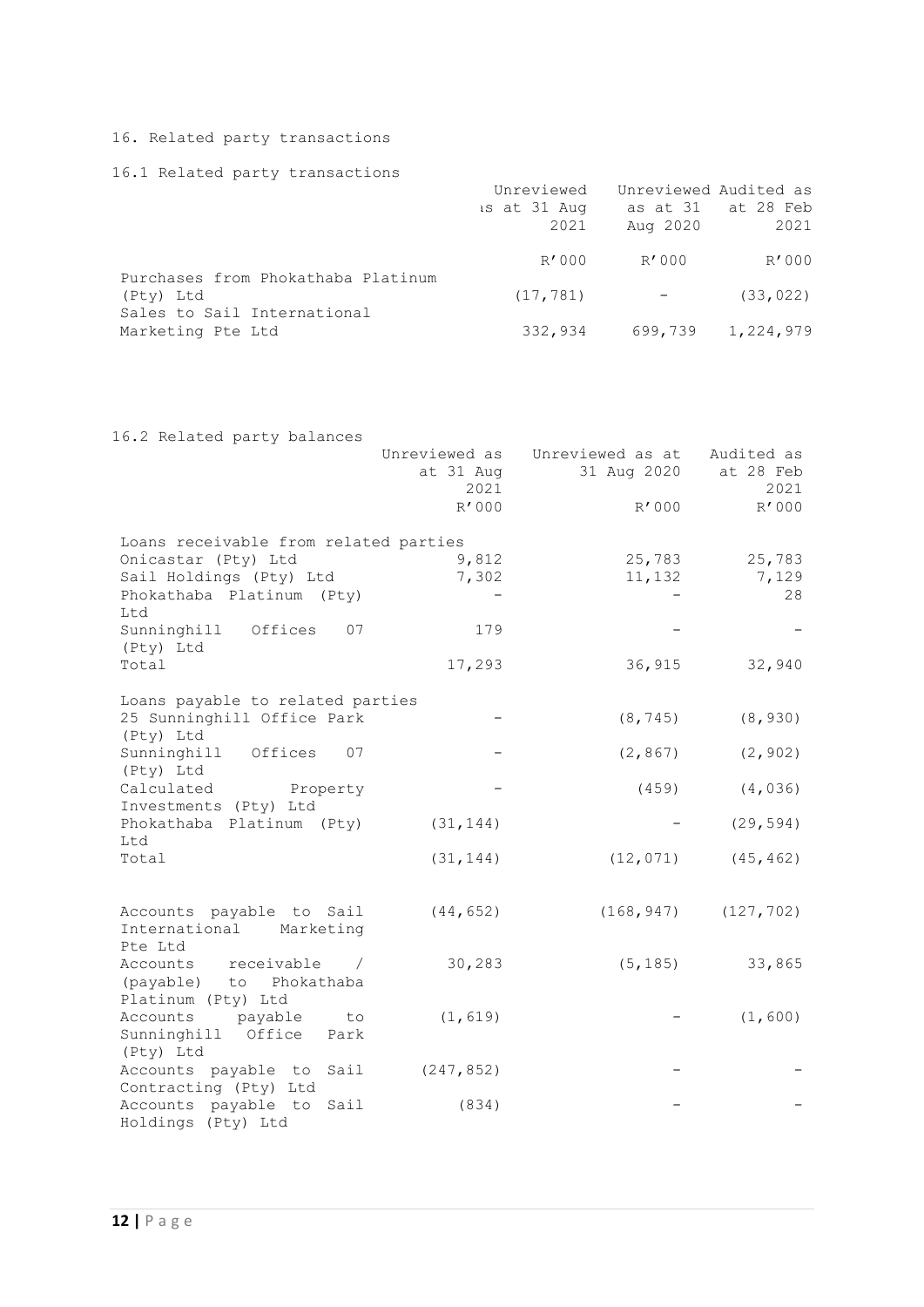|                                                                               | at 31 Aug<br>2021<br>R'000      | Unreviewed as Unreviewed as at<br>31 Aug 2020<br>R'000 | Audited as<br>at 28 Feb<br>2021<br>R'000     |
|-------------------------------------------------------------------------------|---------------------------------|--------------------------------------------------------|----------------------------------------------|
| Accounts payable to Sail<br>Logistics (Pty) Ltd                               | (1, 409)                        |                                                        |                                              |
| Total                                                                         | (266, 084)                      | (174, 132)                                             | (95, 437)                                    |
| Amounts owed to related parties<br>International<br>Sail<br>Marketing Pte Ltd | (230, 000)                      | (39, 978)                                              | (230, 000)                                   |
| Sail Logistics (Pty) ltd<br>Sail Mining CC<br>Total                           | (825)<br>(3, 586)<br>(234, 411) | (825)<br>(44, 499)                                     | (825)<br>$(3, 696)$ $(3, 607)$<br>(234, 432) |

The balance owing to Sail International Marketing Pte Ltd bears no interest and has no fixed terms of repayment within 12 months from 31 August 2021.

## 14.Subsequent events

Sail Contracting was placed in final liquidation on 22 October 2021, after being placed in provisional liquidation on 5 July 2021. Due to the Group having lost control of this subsidiary due to its liquidation status it has been derecognized from the Group consolidation in terms of IFRS 10 from 5 July 2021.

Sail Minerals have been placed in business rescue on 23 September 2021.

The directors are not aware of any other material event which occurred after the reporting date and up to the date of this report.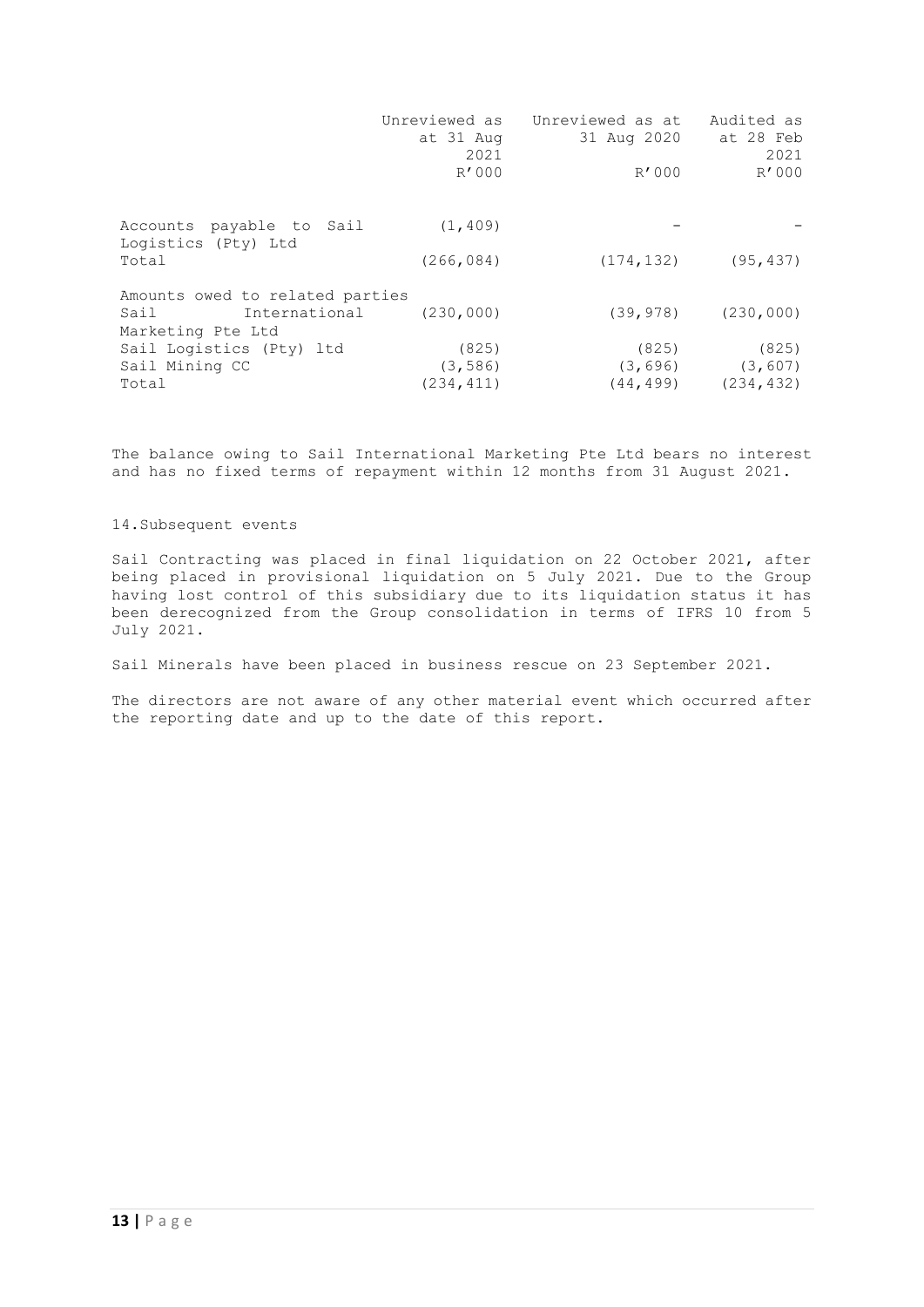15. Going concern

As at 31 August 2021, the Group's current liabilities exceed its current assets by R922.3 million (28 February 2021: R540.3 million). The Group generated cash from operating activities of R42.9 million (2020: R93.2 million) and incurred a loss for the six months of R383.7 million (2020: R112.7 million).

The Group is actively working on a recapitalisation and restructure plan, with discussions with potential funders at an advanced stage. It is expected that operations at Black Chrome Mine will re-commence before the end of February 2022. Current standing costs are being funded through ad hoc revenue.

It is expected that the operational restructuring, together with the funding initiatives, will return the business to profitability during the next twelve months with sufficient liquidity to continue operating as a going concern.

There is however still a material uncertainty if the Group will be able to meet its obligations as they fall due and its ability to continue as a going concern, in the event that the abovementioned initiatives do not come to fruition.

The financial statements have been prepared on the basis of accounting policies applicable to a going concern. This basis presumes that funds will be available to finance future operations and that the realisation of assets and settlement of liabilities, contingent obligations and commitments will occur in the ordinary course of business.

16. Mineral Reserves and Mineral Resources There have been no published changes to the Mineral Reserves and Mineral Resources, as disclosed in the Annual Financial Report dated 28 February 2021.

17. Dividends No dividend has been declared or paid for the period (31 Aug 2020: R nil).

18. Changes to the Board On 23 September 2021 Marcel Naude resigned as an executive director and Chief Financial Officer of the company.

Signed on behalf of the Board of Directors

Tjaart van der Walt CA(SA) Interim Chief Financial officer

Johannesburg 30 November 2021